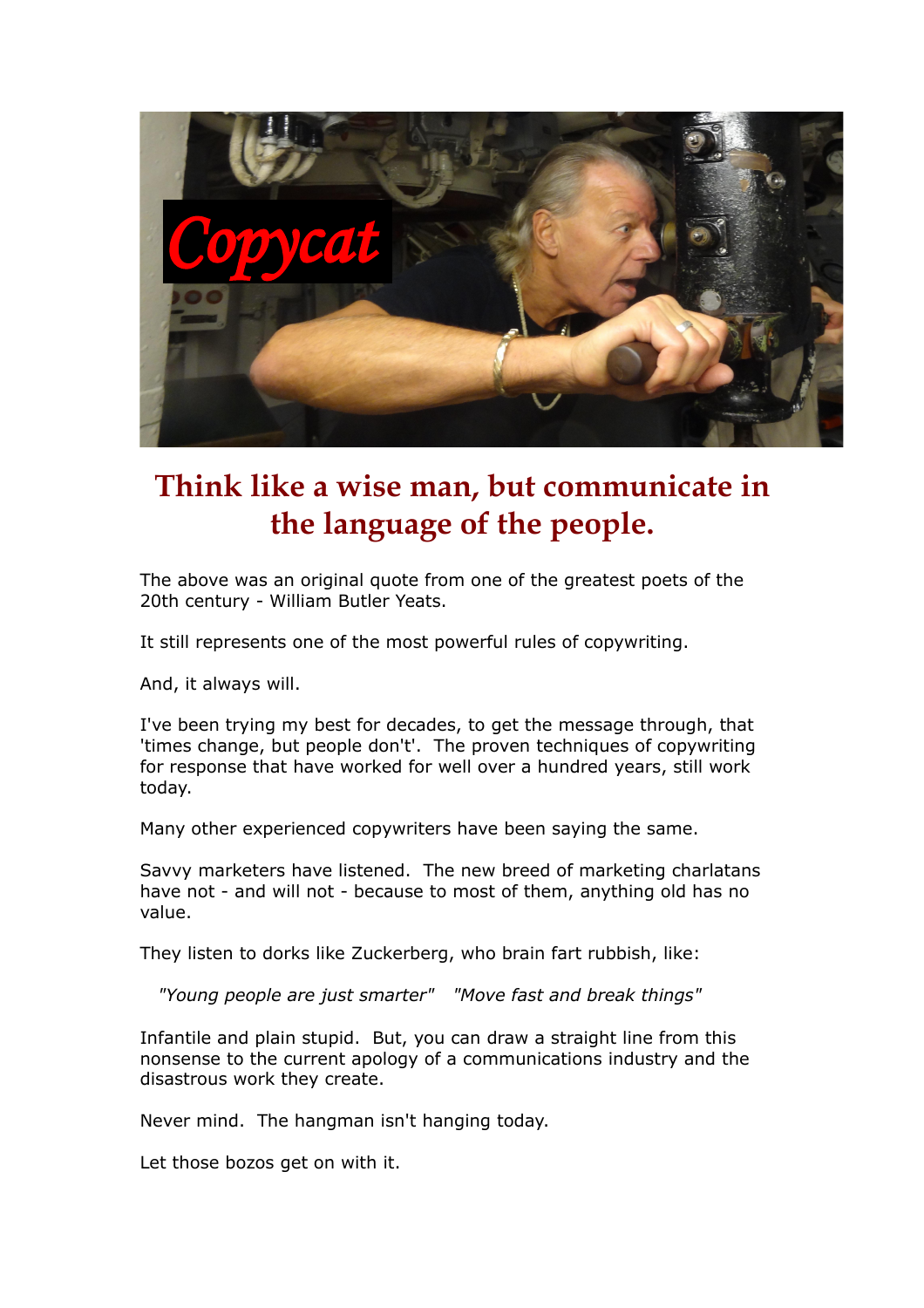But please, don't you fall for it.

It is vitally important in today's cluttered and challenging marketplace, to make your sales messages uncomplicated.

Simple and effective always works better. *Always*.

Copywriting for response and sales - is effective writing - simple transparent writing. It is not literary writing.

Eugene M. Schwartz has become a legend for many direct response writers. He wrote the brilliant book, Breakthrough Advertising.

It's a classic. Get it and read it. You will learn so much.

I read it once a year and have done for as long as I can remember. I learn something new and valuable from it each time.

Schwartz left us with so much that is good and usable today. This is what he had to say about keeping it simple:

*"You are presenting a showcase for your product. Just like a store showcase on Fifth Avenue. You want the person to be able to look through the copy like the person is able to look through the glass in the showcase and see the product inside.* 

*If that glass becomes dirty, reflective, or calls attention to itself in any way, you have failed.*

*If you want to write a novel, go write a novel. But don't write novel copy"*

Your website, email, sales letter, ad, newsletter, or anything else for that matter, MUST connect with your prospect's emotional hot buttons to persuade him or her to take some sort of positive action towards you.

Your promotional messages should not just be about image or branding. They should be about telling your own unique story in a language that appeals to your prospects' needs, wants, desires, fears and vanity.

Good effective copy does what a top sales person would do, face-to-face.

Does yours do that?

Here's something for you to consider. And you need to be honest with yourself, too, when you answer the questions.

Imagine you are face-to-face with your best prospect in a bar. You have been trying to influence that person to do business with you for quite a time. But, so far, you have failed.

Now you find yourself in front of that person. You have your chance.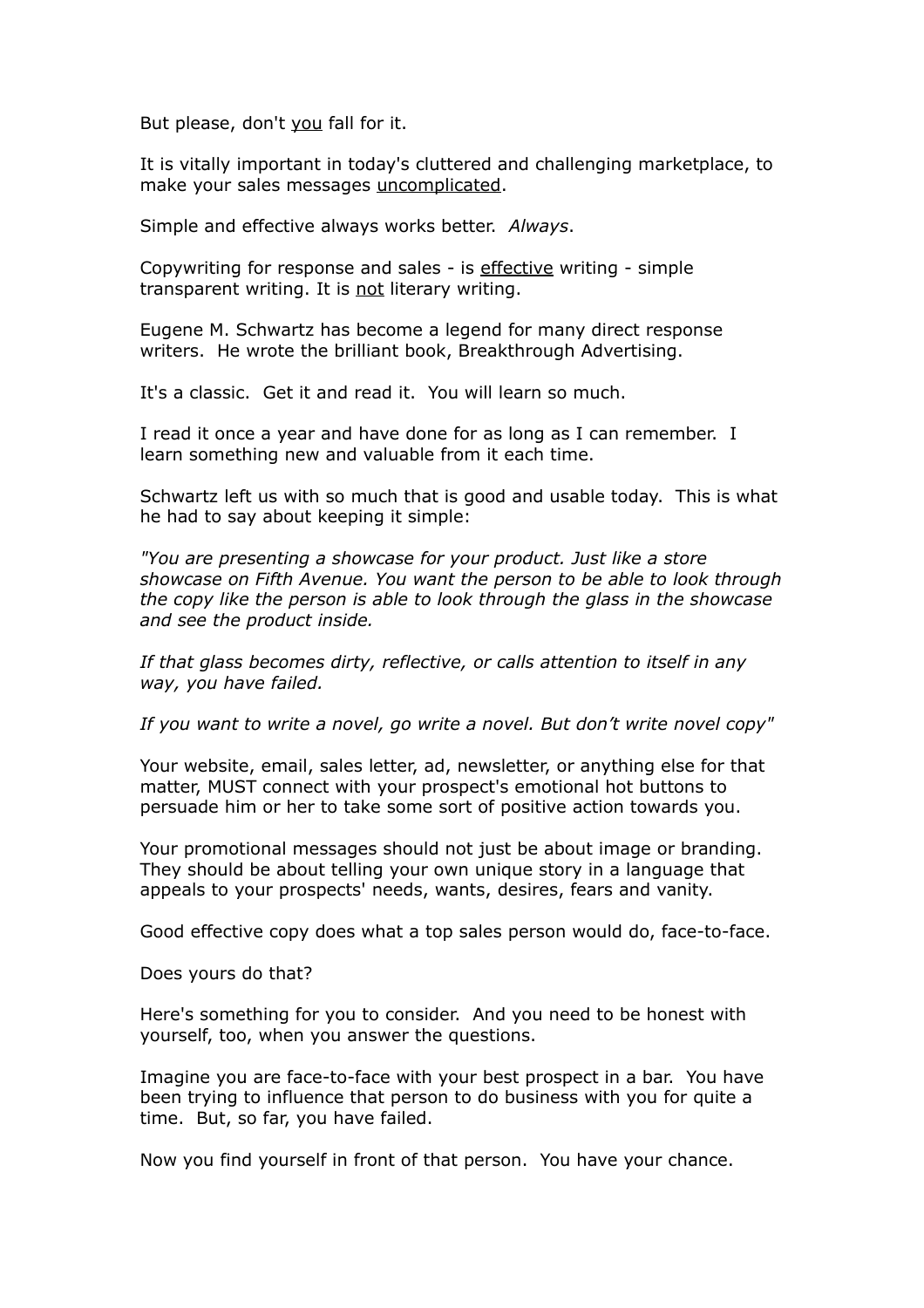How would you approach the opportunity? What would you say? What words would you use?

Would you say things like this?

*"It is a pleasure to be able to introduce our company to you. We provide award-winning services in XXXX and uphold the highest level of professional standards and reputation for integrity".*

*"We specialise in creating and implementing integrated business solutions centred on delivering valuable brand and customer experience strategies for you"*

*"We are focused on creating value for companies like yours, by strengthening the effectiveness of your brand, ultimately enhancing their bottom-line".*

*" You can trust us to deliver all year round – it's what we do, so it would be great to provide you with a quote for your next campaign"*

*"We can help you to change your destiny by realising the inner potential of your company" Myself and my friendly team are happy to help you, so please get in touch with any questions or queries you may have".*

*"We assure you of our very best attention at all times. We offer the best quote in the industry for our premium quality services. Let me know if you need our services".*

*"We have been in business for over 20 years - and have been given a 5-star rating by our customers".*

If you did use any of those, or anything similar, you would be looking at a space where your prospect had been standing. Did you not notice his eyes glaze over, before he walked out?

You will never sell a thing with garbage like that. Yet probably, you will have used similar copy on your web pages and in your promotional campaigns.

If you have, you will be leaving your prospects in a catatonic state. Not an ideal start, when you are trying to sell them something.

I have to tell you, that those lines above, represent actual copy that I have been subjected to, in recent emails, websites, direct mail and ads.

They are misguided companies with no communication expertise - sending out garbage copy and expecting me - and others - to be interested.

It's a huge waste of time and money. And, on top of that, they are doing significant damage to their brand.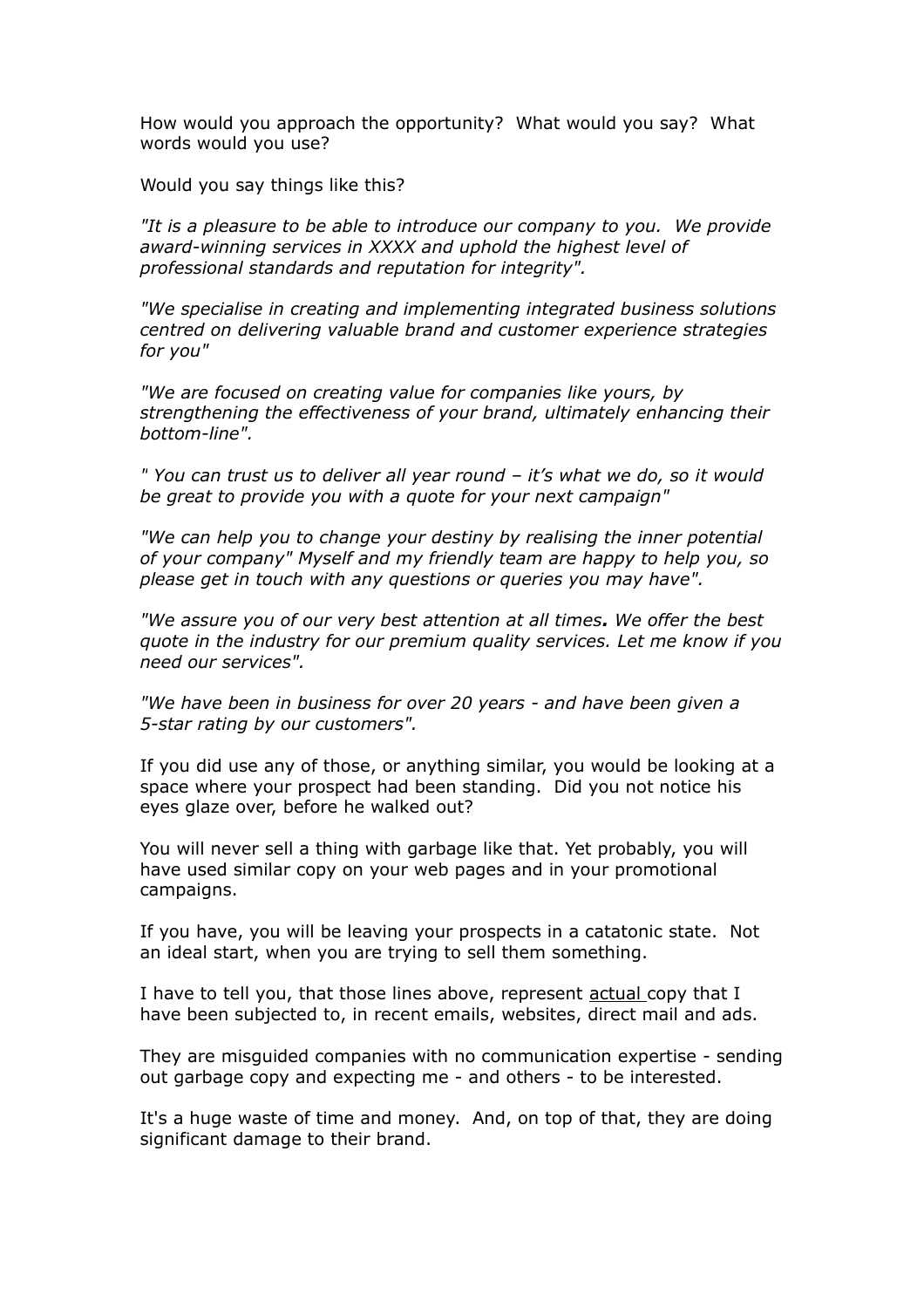I learnt my trade by being influenced by people better than me. I was very lucky to be educated by legends - the best the industry has ever produced - including, Bill Jayme, Claude Hopkins, David Ogilvy, Herschell Gordon Lewis and, of course, Drayton.

I listened to them. And many more greats like them.

I studied their work.

And I copied them.

One of the key elements they all agreed on - was to write copy in a conversational, intimate "voice."

What that means, is to write the way you and your prospects talk.

*"I don't know the rules of grammar. If you're trying to persuade people to do something, or buy something, it seems to me you should use their language, the language they use every day, the language in which they think."* 

David Ogilvy said that. And he was right.

To write effective sales copy, you need to write like you talk. Let your words flow easily and with a natural rhythm. Great letters, when read aloud, sound just like a friend talking to you.

And that is their power.

It's exactly why this copy approach works. Its warmth and connectivity at reader level, disarms the reader and makes the selling approach more effective.

The reader becomes connected to the writer, because the writer is talking in the reader's language.

Ralph Waldo Emerson once said: *"It is not enough to write so you can be understood. You must write so clearly that you cannot be misunderstood."*

The sole objective of any copy you write, is to persuade the consumer to be interested in the product you are selling. To either buy, or take a step closer to buying from you.

It's as simple as that.

As Steve Harrison once said: "*Good copywriting should be invisible. It's about getting the customer from where they are - to where you want them to be – without them noticing".*

Copywriters—the best and most knowledgeable ones - write mostly in short, compact lines. This style mimics the way we speak.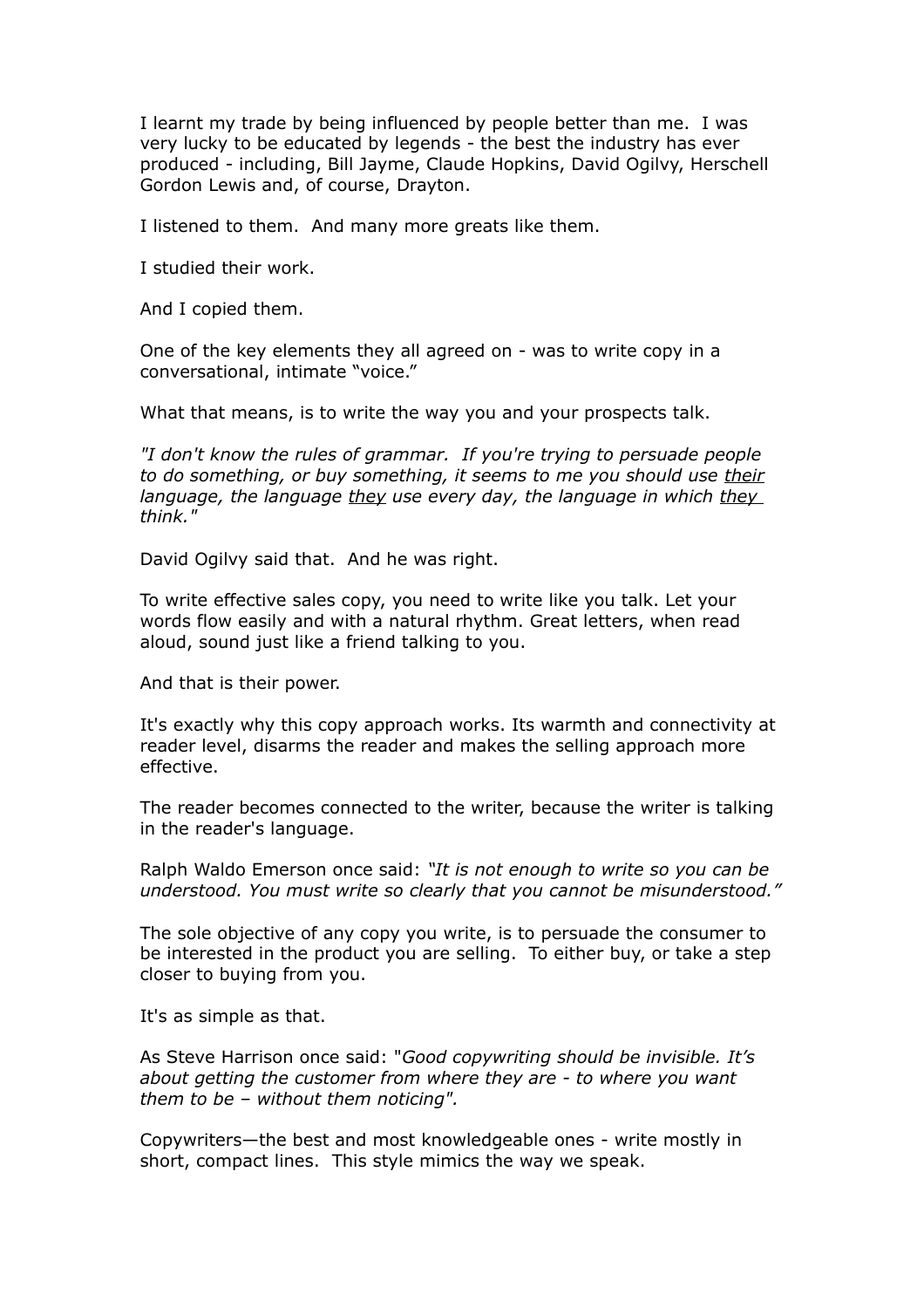And, as I have mentioned earlier, good selling copy is most effective, when it sounds conversational.

We use shorter lines and shorter sentences, randomly interspersed with a tight, punchy delivery.

Why?

Because it's easier to read - and it lets the reader *breathe* while reading.

It's also easier on the eye for the reader.

It's just too daunting for people to read big fat blocks of text and sentences choked with long paragraphs and void of punctuation.

So they don't. They leave the conversation.

And they don't come back. So, there goes another potential sale.

If you don't believe me, read a play or screenplay, or listen closely to the dialogue in a good movie.

It's breezy and uncomplicated.

It's sharp.

It's clear.

And in selling copy, if you don't write the same way, your copy will underperform.

## **Remember, you are trying to SELL somebody something.**

Remember too, that we're in very tough times. The recipient of your communication is apathetic and cynical and is only looking for a way to get out of reading your copy.

Badly written copy is all the excuse that's needed.

Most copywriters today - and business leaders who think they can write their own copy - don't understand the concept of writing in the language of the reader.

It's an art. A unique skill. And they don't have it.

In today's cluttered and cut-throat business world, it is useless to be an entrepreneur, if you can't sell what you create.

Your prospects cannot be expected to recognise a good deal, unless it's presented to them in the right way, by an effective sales person.

And, as we all know, its words that do the selling.